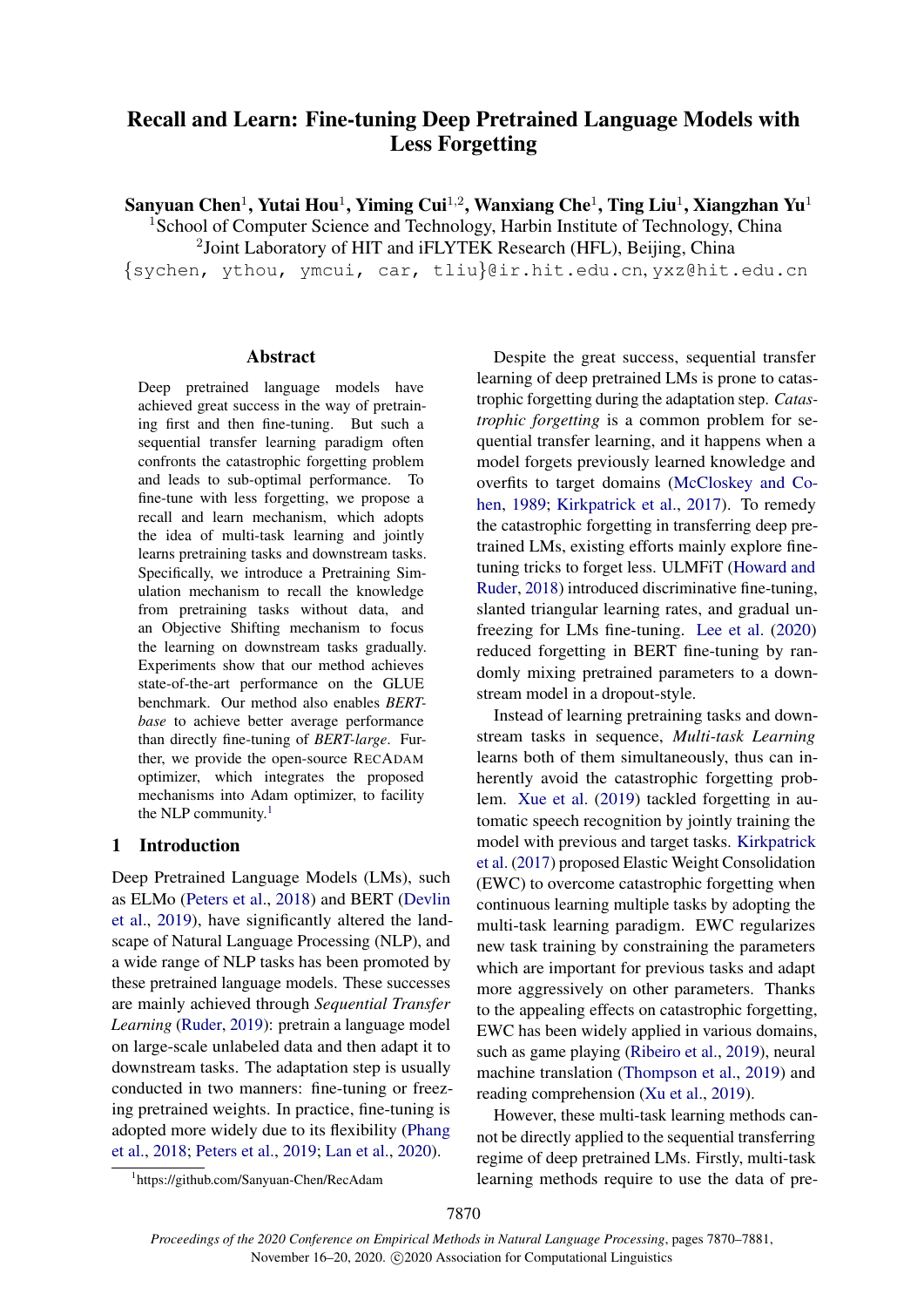training tasks during adaptation, but the pretraining data of LMs is often inaccessible or too large for the adaptation. Secondly, we only care about the downstream task's performance, while multi-task learning also aims to promote performance on pretraining tasks.

In this paper, we propose a recall and learn mechanism to cope with the forgetting problem of fine-tuning the deep pretrained LMs. To achieve this, we take advantage of multi-task learning by adopting LMs pretraining as an auxiliary learning task during fine-tuning. Specifically, we introduce two mechanisms for the two challenges mentioned above, respectively. As for the challenge of data obstacles, we introduce the *Pretraining Simulation* to achieve multi-task learning without accessing to pretraining data. It helps the model recall previously learned knowledge by simulating the pretraining objective using only the pretrained parameters. As for the challenge of learning objective difference, we introduce the *Objective Shifting* to balance new task learning and pretrained knowledge recalling. It allows the model to focus gradually on the new task by shifting the multi-task learning objective to the new task learning.

We also provide Recall Adam (RECADAM) optimizer to integrate the proposed recall and learn mechanism into Adam optimizer [\(Kingma and](#page-9-6) [Ba,](#page-9-6) [2015\)](#page-9-6). We release the source code of the RECADAM optimizer implemented in PyTorch [\(Paszke et al.,](#page-9-7) [2019\)](#page-9-7). It is easy to use and can facilitate the NLP community for better fine-tuning of deep pretrained LMs. Experiments on the GLUE benchmark with the BERT-base model show that the proposed method can significantly outperform the vanilla fine-tuning method. Our method with the BERT-base model can even achieve better average results than directly fine-tuning the BERTlarge model. In addition, thanks to the effectiveness of pretrained knowledge recalling, we can initialize the model with random parameters and gain better performance with larger parameter search space than the pretrained initialization. Finally, we achieve state-of-the-art performance on the GLUE benchmark with the ALBERT-xxlarge model.

Our contributions can be summarized as follows: (1) We propose to tackle the catastrophic forgetting problem of fine-tuning the deep pretrained LMs by adopting the idea of multi-task learning and obtain state-of-the-art results on the GLUE benchmark. (2) We propose a recall and learn mechanism with Pretraining Simulation and Objective Shifting to achieve multi-task fine-tuning without data of pretraining tasks. (3) We provide the open-source RECADAM optimizer to facilitate deep pretrained LMs fine-tuning with less forgetting.

# 2 Background

In this section, we present two transfer learning settings: sequential transfer learning and multi-task learning. They both aim to improve the learning performance by transferring knowledge across multiple tasks, but apply to different scenarios.

### <span id="page-1-0"></span>2.1 Sequential Transfer Learning

*Sequential transfer learning* learns source tasks and target tasks in sequence, and transfers knowledge from source tasks to improve the models' performance on target tasks.

It typically consists of two stages: *pretraining* and *adaptation*. During pretraining, the model is trained on source tasks with the loss function Loss<sub>S</sub>. During adaptation, the pretrained model is further trained on target tasks with the loss function  $Loss<sub>T</sub>$ . The standard adaptation methods includes *fine-tuning* and *feature extraction*. Finetuning updates all the parameters of the pretrained model, while feature extraction regards the pretrained model as a feature extractor and keeps it fixed during the adaptation phase.

Sequential transfer learning has been widely used recently, and the released deep pretrained LMs have achieved great successes on various NLP tasks [\(Peters et al.,](#page-9-0) [2018;](#page-9-0) [Devlin et al.,](#page-8-0) [2019;](#page-8-0) [Lan et al.,](#page-9-1) [2020\)](#page-9-1). While the adaptation of the deep pretrained LMs is very efficient, it is prone to *catastrophic forgetting*, where the model forgets previously learned knowledge from source tasks when learning new knowledge from target tasks.

# <span id="page-1-1"></span>2.2 Multi-task Learning

*Multi-task Learning* learns multiple tasks simultaneously, and improves the models' performance on all of them by sharing knowledge across these tasks [\(Caruana,](#page-8-1) [1997;](#page-8-1) [Ruder,](#page-10-7) [2017\)](#page-10-7).

Under the multi-task learning paradigm, the model is trained on both source tasks and target tasks with the loss function:

<span id="page-1-2"></span>
$$
Loss_M = \lambda Loss_T + (1 - \lambda) Loss_S \qquad (1)
$$

where  $\lambda \in (0,1)$  is a hyperparameter balancing these two tasks. It can inherently avoid catastrophic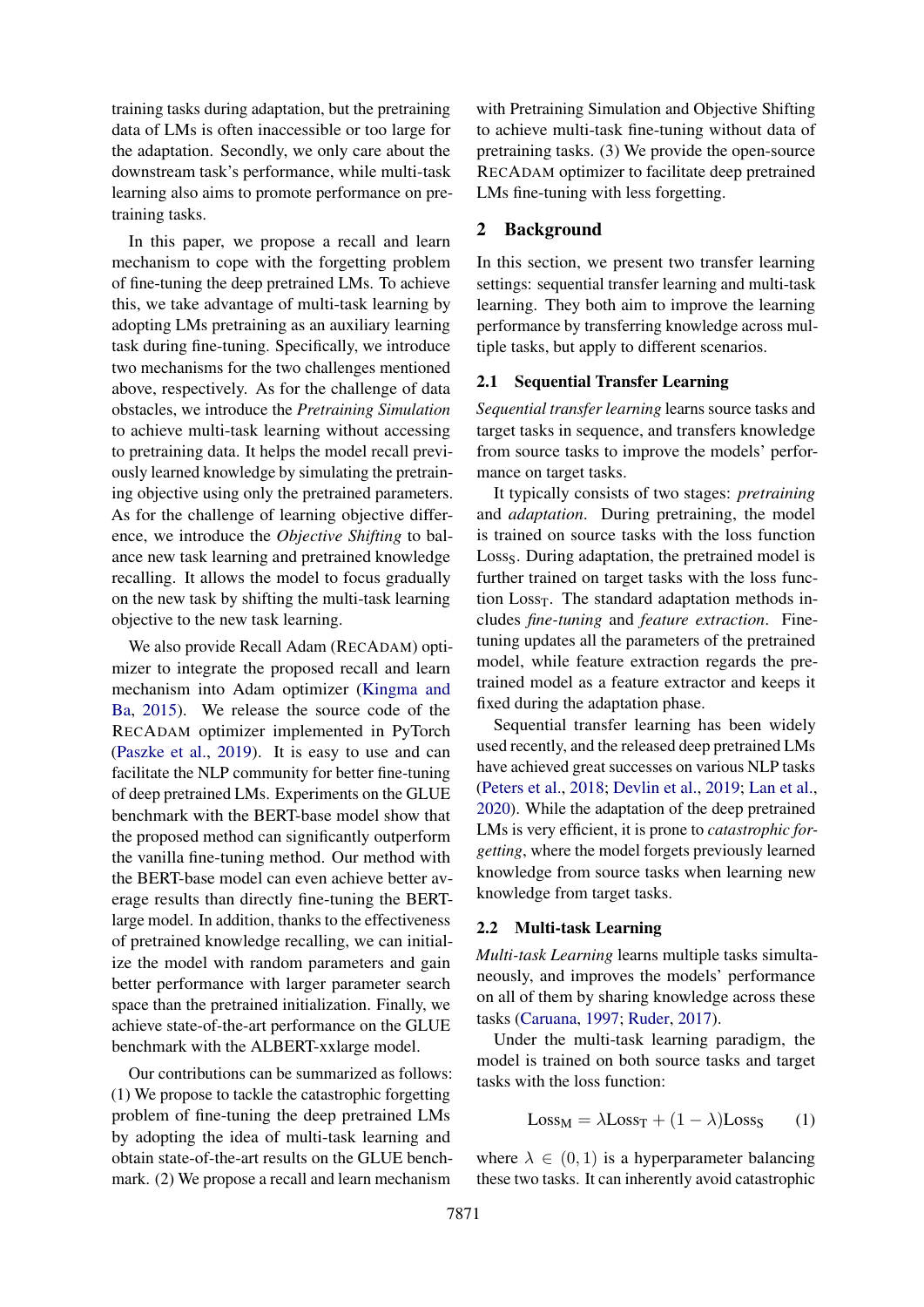forgetting because the loss on source tasks Losss is always part of the optimization objective.

To overcome catastrophic forgetting (discussed in  $\S$  [2.1\)](#page-1-0), can we apply the idea of multi-task learning to the adaptation of the deep pretrained LMs? There are two challenges in practice:

- 1) We cannot get access to the pretraining data to calculate Losss during adaptation.
- 2) The optimization objective of adaptation is Loss $_T$ , while multi-task learning aims to optimize  $Loss_{M}$ , i.e., the weighted sum of  $Loss_{T}$ and Losss.

### 3 Methodology

In this section, we introduce Pretraining Simulation  $(\S 3.1)$  $(\S 3.1)$  and Objective Shifting  $(\S 3.2)$  $(\S 3.2)$  to overcome the two challenges (discussed in  $\S$  [2.2\)](#page-1-1) respectively. Pretraining Simulation allows the model to learn source tasks without pretraining data, and Objective Shifting allows the model to focus on target tasks gradually. We also introduce the RECADAM optimizer  $(\S 3.3)$  $(\S 3.3)$  to integrate these two mechanisms into the common-used Adam optimizer.

#### <span id="page-2-0"></span>3.1 Pretraining Simulation

As for the first challenge that pretraining data is unavailable, we introduce Pretraining Simulation to approximate the optimization objective of source tasks as a quadratic penalty, which keeps the model parameters close to the pretrained parameters.

Following Elastic Weight Consolidation (EWC; [Kirkpatrick et al.](#page-9-3) [2017;](#page-9-3) Huszár [2017\)](#page-9-8), we approximate the optimization objective of source tasks with Laplace's Method and assumption of independence among the model parameters. Since EWC requires pretraining data, we further introduce a stronger independence assumption and derive a quadratic penalty, which is independent of the pretraining data. We introduce the detailed derivation process as follows.

From the probabilistic perspective, the learning objective on the source tasks Losss would be optimizing the negative log posterior probability of the model parameters  $\theta$  given data of source tasks  $D_S$ :

$$
Loss_S = -\log p(\theta|D_S)
$$

The pretrained parameters  $\theta^*$  can be assumed as a local minimum of the parameter space, and it satisfies the equation:

$$
\theta^* = \arg\min_{\theta} \{-\log p(\theta|D_S)\}
$$

Due to the intractability, the optimization objective  $-\log p(\theta|D_S)$  is locally approximated with the Laplace's Method [\(MacKay,](#page-9-9) [2003\)](#page-9-9):

$$
- \log p(\theta | D_S) \approx - \log p(\theta^* | D_S) + \frac{1}{2} (\theta - \theta^*)^\top H(\theta^*) (\theta - \theta^*)
$$

where  $H(\theta^*)$  is the Hessian matrix of the optimization objective w.r.t.  $\theta$  and evaluated at  $\theta^*$ .  $-\log p(\theta^*|D_S)$  is a constant term w.r.t.  $\theta$ , and it can be ignored during optimization.

Since the pretrained model convergences on the source tasks,  $H(\theta^*)$  can be approximated with the empirical Fisher information matrix  $F(\theta^*)$ [\(Martens,](#page-9-10) [2014\)](#page-9-10):

$$
F(\theta^*) = \mathbb{E}_{x \sim D_S} [\nabla_{\theta} \log p_{\theta}(x) \nabla_{\theta} \log p_{\theta}(x)^{\top}|_{\theta = \theta^*}]
$$

$$
H(\theta^*) \approx NF(\theta^*) + H_{prior}(\theta^*)
$$

where  $N$  is the number of i. i. d. observations in  $D_S$ ,  $H_{prior}(\theta^*)$  is the Hessian matrix of the negative log prior probability  $-\log p(\theta)$ .

Because of the computational intractability, EWC approximate  $H(\theta^*)$  by using the diagonal of  $F(\theta^*)$  and ignoring the prior Hessian matrix  $H_{prior}(\theta^*)$ :

$$
(\theta - \theta^*)^\top H(\theta^*)(\theta - \theta^*) \approx N \sum_i F_i (\theta_i - \theta_i^*)^2
$$

where  $F_i$  is the corresponding diagonal Fisher information value of the model parameter  $\theta_i$ .

Since the pretraining data is unavailable, we further approximate  $H(\theta^*)$  with a stronger assumption that each diagonal Fisher information value  $F_i$ is independent of the corresponding parameter  $\theta_i$ :

$$
(\theta - \theta^*)^{\top} H(\theta^*) (\theta - \theta^*) \approx NF \sum_i (\theta_i - \theta_i^*)^2
$$

The final approximated optimization objective of the source tasks is the quadratic penalty between the model parameters and the pretrained parameters:

Loss<sub>S</sub> = 
$$
-\log p(\theta|D_S)
$$
  
\n $\approx \frac{1}{2}(\theta - \theta^*)^\top H(\theta^*)(\theta - \theta^*)$   
\n $\approx \frac{1}{2}(\theta - \theta^*)^\top (NF(\theta^*) + H_{prior}(\theta^*))(\theta - \theta^*)$   
\n $\approx \frac{1}{2}N \sum_i F_i(\theta_i - \theta_i^*)^2$   
\n $\approx \frac{1}{2}NF \sum_i (\theta_i - \theta_i^*)^2$   
\n $= \frac{1}{2}\gamma \sum_i (\theta_i - \theta_i^*)^2$ 

where  $\frac{1}{2}\gamma$  is the coefficient of the quadratic penalty.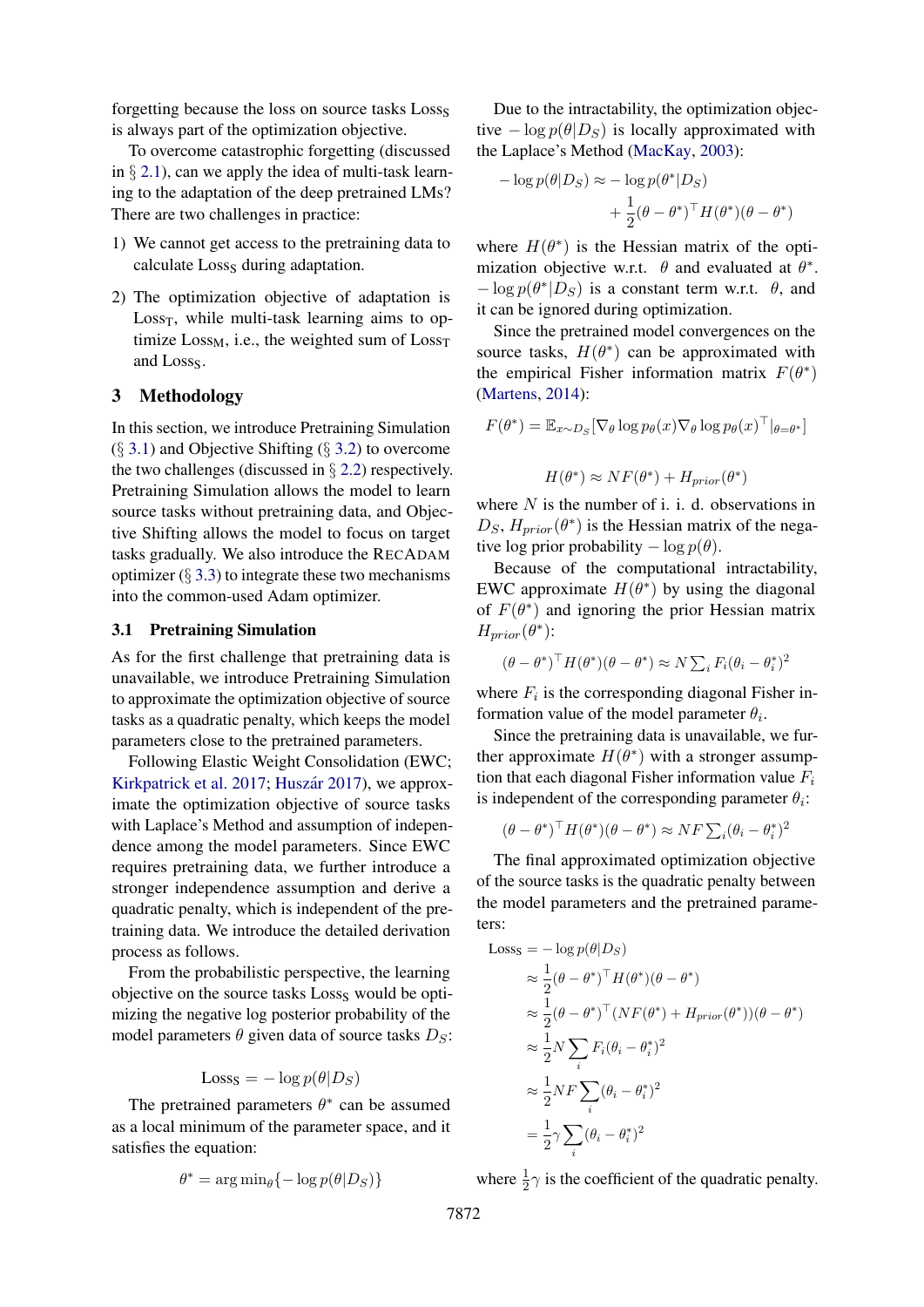<span id="page-3-2"></span>

Figure 1: Objective Shifting: we replace the coefficient  $\lambda$  with the annealing function  $\lambda(t)$ . Fine-tuning and multi-task learning can be regarded as the special cases  $(k \to \infty$  and  $k \to 0)$  of our method.

### <span id="page-3-0"></span>3.2 Objective Shifting

As for the second challenge that the optimization objective of multi-task learning is inconsistent with adaptation, we introduce Objective Shifting to allow the objective function to gradually shift to  $Loss<sub>T</sub>$  with the annealing coefficient.

We replace the coefficient  $\lambda$  in the optimization objective of multi-task learning (as shown in Eq. [1\)](#page-1-2) with the annealing function  $\lambda(t)$ , where t refers to the update timesteps during fine-tuning. The loss function of our method is set to multi-task learning with annealing coefficient:

$$
Loss = \lambda(t)Loss_T + (1 - \lambda(t))Loss_S
$$

Specifically, to better balance the multi-task learning and fine-tuning,  $\lambda(t)$  is calculated as the sigmoid annealing function [\(Bowman et al.,](#page-8-2) [2016;](#page-8-2) [Kiperwasser and Ballesteros,](#page-9-11) [2018\)](#page-9-11):

$$
\lambda(t) = \frac{1}{1 + \exp(-k \cdot (t - t_0))}
$$

where k and  $t_0$  are the hyperparameters controlling the annealing rate and timesteps.

As shown in Figure [1,](#page-3-2) at the beginning of the training process, the model mainly learns general knowledge by focusing more on pretraining tasks. As training progress, the model gradually focuses on target tasks and learns more target-specific knowledge while recalling the knowledge of pretraining tasks. At the end of the training process, the model completely focuses on target tasks, and the final optimization objective is  $Loss<sub>T</sub>$ .

Fine-tuning and multi-task learning can be regarded as special cases of our method. When  $k \to \infty$ , our method can be regarded as fine-tuning. The model firstly gets pretrained on source tasks with the Loss<sub>S</sub>, then learns the target tasks with the Loss<sub>T</sub>. When  $k \to 0$ ,  $\lambda(t)$  is a constant function, then our method can be regarded as the multitask learning. The model learns source tasks and target tasks simultaneously with the loss function 1  $\frac{1}{2}$ (Loss<sub>T</sub> + Loss<sub>S</sub>).

#### <span id="page-3-1"></span>3.3 RecAdam Optimizer

Adam optimizer [\(Kingma and Ba,](#page-9-6) [2015\)](#page-9-6) is commonly used for fine-tuning the deep pretrained LMs. We introduce Recall Adam (RECADAM) optimizer to integrate the quadratic penalty and the annealing coefficient, which are the core factors of the Pretraining Simulation  $(\S$  [3.1\)](#page-2-0) and Objective Shifting  $(\S$  [3.2\)](#page-3-0) mechanisms respectively, by decoupling them from the gradient updates in Adam optimizer.

[Loshchilov and Hutter](#page-9-12) [\(2019\)](#page-9-12) observed that L2 regularization and weight decay are not identical for adaptive gradient algorithms such as Adam, and confirmed the proposed AdamW optimizer based on decoupled weight decay could substantially improve Adam's performance in both theoretical and empirical way.

Similarly, it is necessary to decouple the quadratic penalty and the annealing coefficient when fine-tuning the pretrained LMs with Adam optimizer. Otherwise, both the quadratic penalty and annealing coefficient would be adapted by the gradient update rules, resulting in different magnitudes of the quadratic penalty among the model's weights.

The comparison between Adam and RECADAM are shown in Algorithm [1,](#page-4-0) where SetScheduleMultiplier $(t)$  (Line [11\)](#page-4-1) refers to the procedure (e.g. warm-up technique) to get the scaling factor of the step size.

Line [6](#page-4-2) of Algorithm [1](#page-4-0) shows how we implement the quadratic penalty and annealing coefficient with the vanilla Adam optimizer. The weighted sum of the gradient of target task objective function  $\nabla f(\theta)$  and the gradient of the quadratic penalty  $\gamma(\theta - \theta^*)$  get adapted by the gradient update rules, which derives to inequivalent magnitudes of the quadratic penalty among the model's weights, e.g. the weights that tend to have larger gradients  $\nabla f(\theta)$ would have the larger second moment  $v$  and be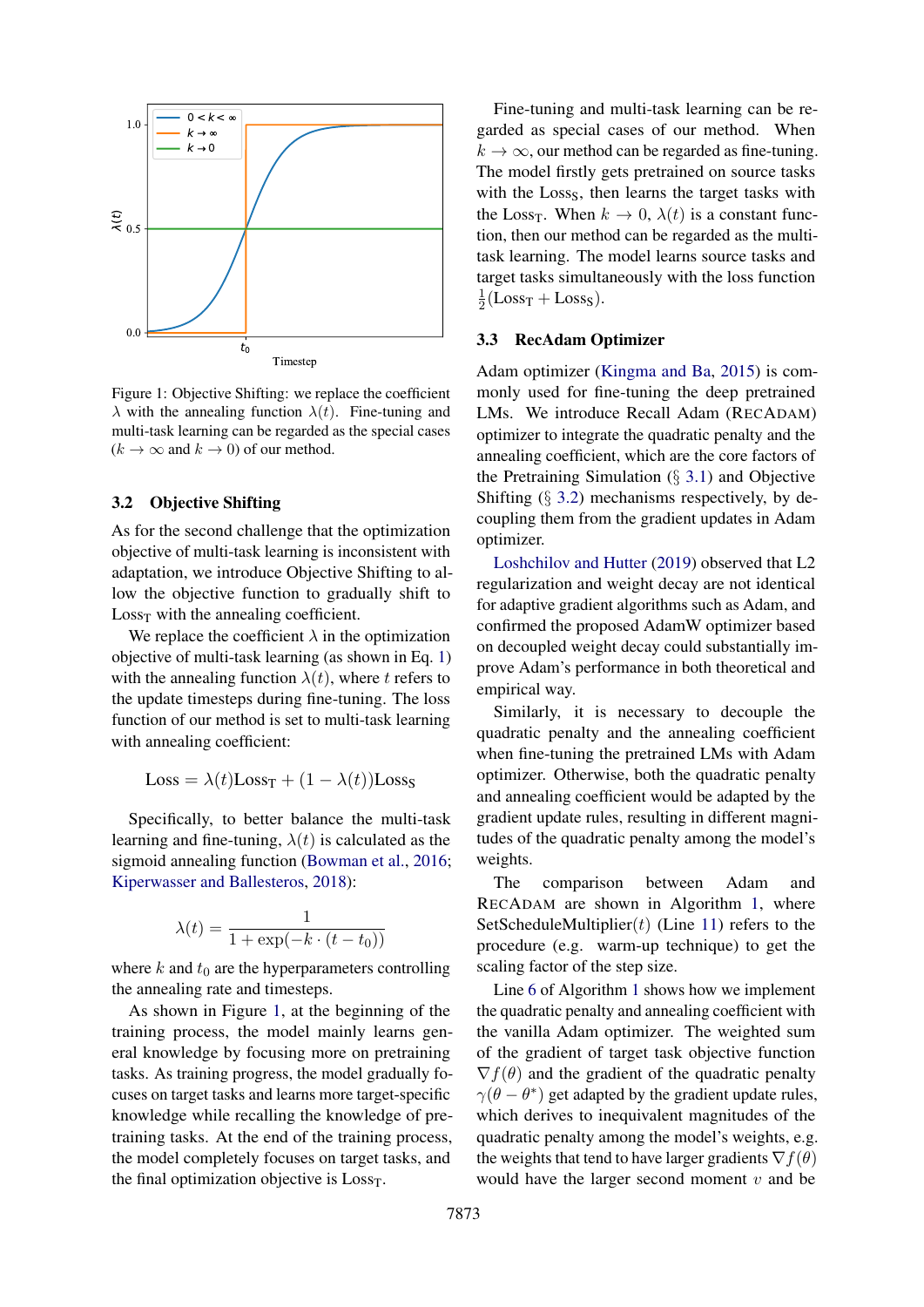#### <span id="page-4-0"></span>Algorithm 1 Adam and RecAdam

- 1: given initial learning rate  $\alpha \in \mathbb{R}$ , momentum factors  $\beta_1 = 0.9, \beta_2 = 0.999, \epsilon = 10^{-8}$ , pretrained parameter vector  $\theta^* \in \mathbb{R}^n$ , coefficient of quadratic penalty  $\gamma \in \mathbb{R}$ , annealing coefficient in objective function  $\lambda(t) = 1/(1 + \exp(-k \cdot (t (t_0)$ ),  $k \in \mathbb{R}$ ,  $t_0 \in \mathbb{N}$ 2: **initialize** timestep  $t \leftarrow 0$ , parameter vector  $\theta_{t=0} \in \mathbb{R}^n$ , first moment vector  $m_{t=0} \leftarrow 0$ , second moment vector  $v_{t=0} \leftarrow 0$ , schedule multiplier  $\eta_{t=0} \in \mathbb{R}$
- 3: repeat
- 
- 4:  $t \leftarrow t + 1$ <br>5:  $\nabla f_t(\theta_{t-1}) \leftarrow \text{SelectBatch}(\theta_{t-1})$
- 6:  $g_t \leftarrow \lambda(t) \nabla f_t(\theta_{t-1}) + (1 \lambda(t)) \gamma(\theta_{t-1} \theta^*)$
- 
- 8:  $v_t \leftarrow \beta_2 v_{t-1} + (1 \beta_2) g_t^2$
- 
- 10:  $\hat{v}_t \leftarrow v_t/(1-\beta_2^t)$

13: until *stopping criterion is met* 14: **return** optimized parameters  $\theta_t$ 

9:  $\hat{m}_t \leftarrow m_t/(1-\beta_1^t)$ 

5:  $\nabla f_t(\theta_{t-1}) \leftarrow \text{SelectBatch}(\theta_{t-1})$   $\triangleright$  select batch and return the corresponding gradient

7:  $m_t \leftarrow \overline{\beta_1 m_{t-1} + (1 - \overline{\beta_1}) g_t}$   $\triangleright$  here and below all operations are element-wise<br>8:  $v_t \leftarrow \beta_2 v_{t-1} + (1 - \beta_2) q_t^2$ 

 $\triangleright$   $\beta_1$  is taken to the power of t  $\hat{v}_t \leftarrow v_t/(1-\beta_2^t)$ <br>  $\gamma_t \leftarrow$  SetScheduleMultiplier(t)  $\gamma_t \leftarrow$  SetScheduleMultiplier(t)  $\gamma_t \leftarrow$  SetScheduleMultiplier(t) 11:  $\eta_t \leftarrow$  SetScheduleMultiplier(t)  $\triangleright$  can be fixed, decay, or also be used for warm restarts 12:  $\theta_t \leftarrow \theta_{t-1} - \eta_t \left( \frac{\lambda(t)}{\alpha \hat{m}_t}/(\sqrt{\hat{v}_t} + \epsilon) + (1 - \lambda(t))\gamma(\theta_{t-1} - \theta^*) \right)$  $\mathcal{L}$ 

penalized by the relatively smaller amount than other weights.

With RECADAM optimizer, we decouple the gradient of the quadratic penalty  $\gamma(\theta - \theta^*)$  and the annealing coefficient  $\lambda(t)$  in Line [12](#page-4-3) of Algorithm [1.](#page-4-0) In this way, only the gradient of target task objective function  $\nabla f(\theta)$  get adapted during the optimization steps, and all the weights of the training model would be more effectively penalized with the same rate  $(1 - \lambda(t))\gamma$ .

Since the RECADAM optimizer is only one line modification from Adam optimizer, it can be easily used by feeding the additional parameters, including the pretrained parameters and a few hyperparameters of the Pretraining Simulation and Objective Shifting mechanisms.

#### 4 Experiments

#### 4.1 Setup

Model: We conduct the experiments with the deep pretrained language model BERT-base [\(De](#page-8-0)[vlin et al.,](#page-8-0) [2019\)](#page-8-0) and ALBERT-xxlarge [\(Lan et al.,](#page-9-1) [2020\)](#page-9-1).

BERT is a deep bi-directional pretrained model based on multi-layer Transformer encoders. It is pretrained on the large-scale corpus with two unsupervised tasks: Masked LM and Next Sentence Prediction, and has achieved significant improvements on a wide range of NLP tasks. We use the BERTbase model with 12 layers, 12 attention heads and 768 hidden dimensions (total 108M parameters).

ALBERT is the latest deep pretrained LM that achieves state-of-the-art performance on several benchmarks. It improves BERT by the parameter <span id="page-4-3"></span><span id="page-4-2"></span><span id="page-4-1"></span>reduction techniques and self-supervised loss for sentence-order prediction (SOP). The ALBERTxxlarge model with 12 layers, 64 attention heads, 128 embedding dimensions and 4,096 hidden dimensions (total 235M parameters) is the current state-of-the-art model released by [Lan et al.](#page-9-1) [\(2020\)](#page-9-1).

Data: We evaluate our methods on the General Language Understanding Evaluation (GLUE) benchmark [\(Wang et al.,](#page-10-8) [2019\)](#page-10-8).

GLUE is a well-known benchmark evaluating model capabilities for natural language understanding. It includes 9 tasks: Corpus of Linguistic Acceptability (CoLA; [Warstadt et al.](#page-10-9) [2018\)](#page-10-9), Stanford Sentiment Treebank (SST; [Socher et al.](#page-10-10) [2013\)](#page-10-10), Microsoft Research Paraphrase Corpus (MRPC; [Dolan and Brockett](#page-8-3) [2005\)](#page-8-3), Semantic Textual Similarity Benchmark (STS; [Cer et al.](#page-8-4) [2017\)](#page-8-4), Quora Question Pairs (QQP),<sup>[2](#page-4-4)</sup> Multi-Genre NLI (MNLI; [Williams et al.](#page-10-11) [2018\)](#page-10-11), Question NLI (QNLI; [Ra](#page-10-12)[jpurkar et al.](#page-10-12) [2016\)](#page-10-12), Recognizing Textual Entailment (RTE; [Dagan et al.](#page-8-5) [2006;](#page-8-5) [Bar Haim et al.](#page-8-6) [2006;](#page-8-6) [Giampiccolo et al.](#page-8-7) [2007;](#page-8-7) [Bentivogli et al.](#page-8-8) [2009\)](#page-8-8) and Winograd NLI (WNLI; [Levesque et al.](#page-9-13) [2011\)](#page-9-13).

Following previous works [\(Yang et al.,](#page-10-13) [2019;](#page-10-13) [Liu et al.,](#page-9-14) [2019;](#page-9-14) [Lan et al.,](#page-9-1) [2020\)](#page-9-1), we report our single-task single-model results on the dev set of 8 GLUE tasks, excluding the problematic WNLI dataset. $3$  We report Pearson correlations for STS, Matthew's correlations for CoLA, the "match" condition (MNLI-m) for MNLI, and accuracy scores

<span id="page-4-4"></span><sup>2</sup> https://www.quora.com/q/quoradata/First-Quora-Dataset-Release-Question-Pairs

<span id="page-4-5"></span><sup>3</sup> https://gluebenchmark.com/faq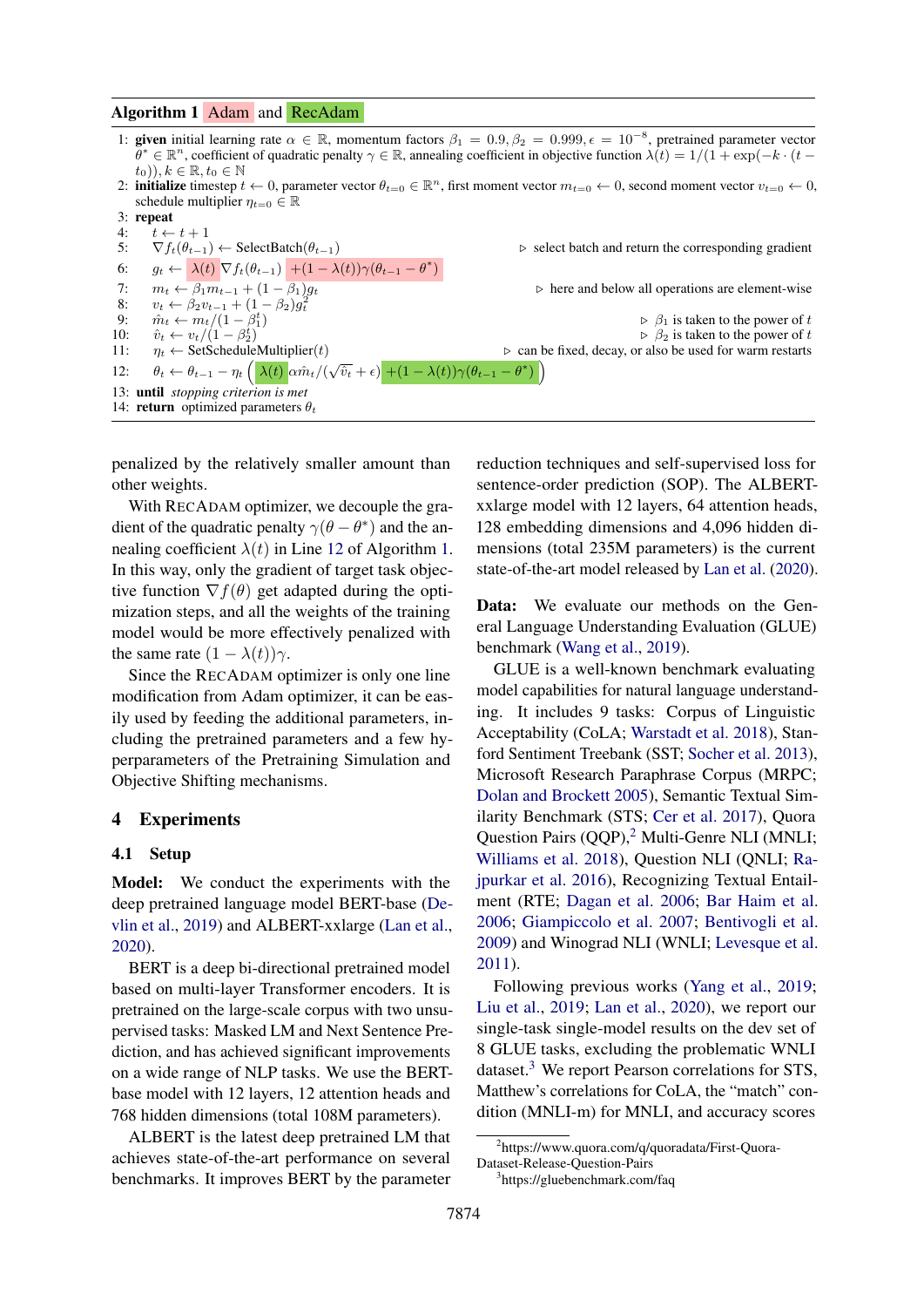for other tasks.

**Implementation:** As discussed in  $\S$  [3.3,](#page-3-1) we implement the Pretraining Simulation and Objective Shifting techniques with the proposed RECADAM optimizer. We fine-tune the additional output layer with the vanilla Adam optimizer, since it is excluded in the parameters of pretrained LMs. Our methods use random initialization because of the pretrained knowledge recalling implementation, while vanilla fine-tuning initializes the fine-tuning model with the pretrained parameters.

We use the data processing and evaluation script implemented by HuggingFace Transformers library.[4](#page-5-0) We fine-tune BERT-base and ALBERTxxlarge model with the same hyperparameters following [Devlin et al.](#page-8-0) [\(2019\)](#page-8-0) and [Lan et al.](#page-9-1) [\(2020\)](#page-9-1), except for the maximum sequence length which we set to 128 rather than 512. For the BERTbase model, we set the learning rate to 2e-5, use the gradient bias correction and select the training step (61,360 on MNLI, 56,855 on QQP, 33,890 on QNLI, 21,050 on SST, 13,400 on CoLA, 9,000 on STS, 11,500 on MRPC, 7,800 on RTE) to improve the fine-tuning stability on each task [\(Mosbach](#page-9-15) [et al.,](#page-9-15) [2020;](#page-9-15) [Zhang et al.,](#page-10-14) [2020b\)](#page-10-14). We note that we fine-tune on RTE, STS, and MRPC directly using the pretrained LM while the previous works are using an MNLI checkpoint for further performance improvement. As for the hyperparameters of our methods, we set  $\gamma$  in the quadratic penalty to 5,000, and select the best  $t_0$  and k in {100, 250, 500, 1,000} and {0.05, 0.1, 0.2, 0.5, 1} respectively for the annealing coefficient  $\lambda(t)$  on each dev set. Following previous works [\(Liu et al.,](#page-9-14) [2019;](#page-9-14) [Lan et al.,](#page-9-1) [2020\)](#page-9-1), we report the score of 5 differently-seeded runs for each result.

#### <span id="page-5-1"></span>4.2 Results on GLUE

Table [1](#page-6-0) shows the single-task single-model results of our RECADAM fine-tuning method comparing to the vanilla fine-tuning method with BERT-base and ALBERT-xxlarge model on the dev set of the GLUE benchmark. We also present the single-task single-model results with the BERT-base model on the test set of the GLUE benchmark in Appendix [A.1,](#page-11-0) where we achieve 1.0% improvement on average.

Results with BERT-base: With the BERT-base model, we outperform the vanilla fine-tuning

Especially for the tasks with smaller training data  $\left($ <10k), our method can achieve significant improvements (+1.7% on average) compared to the vanilla fine-tuning method. Because of the data scarcity, vanilla fine-tuning on these tasks is potentially brittle and prone to overfitting and catastrophic forgetting problems [\(Phang et al.,](#page-10-1) [2018;](#page-10-1) [Jiang et al.,](#page-9-16) [2019\)](#page-9-16). With the proposed RECADAM method, we successfully achieve better fine-tuning by learning target tasks while recalling the knowledge of pretraining tasks.

It is interesting to find that compared to the median results with the BERT-large model, we can also achieve better results on more than half of the tasks (e.g., +4.0% on RTE, +0.4% on STS, +1.8% on CoLA, +0.4% on SST, +0.1% on QQP) and better average results (+0.5%) of all the GLUE tasks. Thanks to the less catastrophic forgetting realized by RECADAM, we can get better overall performance with much fewer parameters of the pretrained model.

Results with ALBERT-xxlarge: With the stateof-the-art model ALBERT-xxlarge, we outperform the vanilla fine-tuning method on 5 out of 8 tasks of the GLUE benchmark and achieve the state-of-theart single-task single-model average median result 90.2% on the dev set of the GLUE benchmark.

Similar to the results with the BERT-base model, We find that our improvements mostly come from the tasks with smaller training data  $\left($  < 10k), and we can improve the ALBERT-xxlarge model's median performance on these tasks by +1.5% on average. Also, compared to the reported results by [Lan et al.](#page-9-1) [\(2020\)](#page-9-1), we can achieve similar or better median results on RTE  $(+0.1\%)$ , STS  $(-0.1\%)$ , and MRPC (+1.0%) tasks without pretraining on the MNLI task.

Overall, we outperform the average median results of the baseline with the ALBERT-xxlarge model by 0.7%, which is lower than the improvement we gain with the BERT-base model (+1.0%). With advanced model design and pretraining techniques, ALBERT-xxlarge achieves significantly better performance on the GLUE benchmark, which would be harder to be further improved.

method on 7 out of 8 tasks of the GLUE benchmark and achieve 1.0% improvement on the average median performance.

<span id="page-5-0"></span><sup>4</sup> https://github.com/huggingface/transformers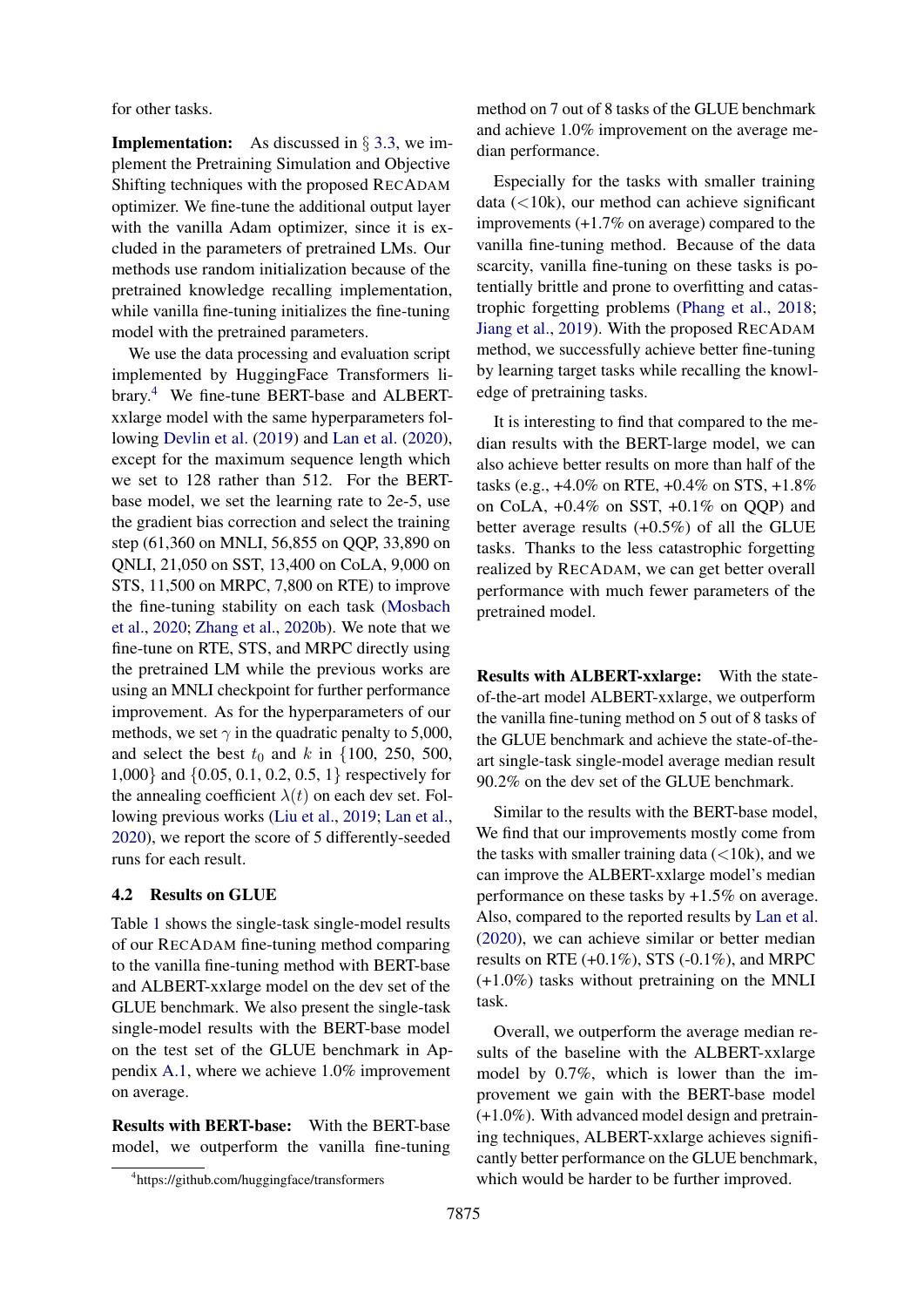<span id="page-6-0"></span>

| <b>Model</b>                         | <b>MNLI</b><br>392k | <b>QQP</b><br>363k       | <b>QNLI</b><br>108k | <b>SST</b><br>67k | Avg<br>>10k              | CoLA<br>8.5k | <b>STS</b><br>5.7k | <b>MRPC</b><br>3.5k | <b>RTE</b><br>2.5k       | Avg<br>${<}10k$ | Avg  |
|--------------------------------------|---------------------|--------------------------|---------------------|-------------------|--------------------------|--------------|--------------------|---------------------|--------------------------|-----------------|------|
| BERT-base (Devlin et al., 2019)      | 84.4                | $\overline{\phantom{0}}$ | 88.4                | 92.7              | $\overline{\phantom{a}}$ |              | ٠                  | 86.7                | $\overline{\phantom{a}}$ |                 |      |
| BERT-base (rerun) $_{Median}$        | 84.8                | 91.4                     | 91.6                | 93.0              | 90.2                     | 60.6         | 89.8               | 86.5                | 71.1                     | 77.0            | 83.6 |
| BERT-base + RecAdam $Median$         | 85.0                | 91.4                     | 91.9                | 93.6              | 90.5                     | 62.4         | 90.4               | 87.7                | 74.4                     | 78.7            | 84.6 |
| BERT-base (rerun) $_{Max}$           | 84.9                | 91.4                     | 92.0                | 93.3              | 90.4                     | 61.6         | 89.9               | 88.7                | 71.5                     | 77.9            | 84.2 |
| BERT-base + RecAdam $_{Max}$         | 85.3                | 91.6                     | 92.1                | 94.0              | 90.8                     | 62.6         | 90.6               | 88.7                | 77.3                     | 79.8            | 85.3 |
| BERT-large (Devlin et al., 2019)     | 86.6                | 91.3                     | 92.3                | 93.2              | 90.9                     | 60.6         | 90.0               | 88.0                | 70.4                     | 77.3            | 84.1 |
| XLNet-large (Yang et al., 2019)      | 89.8                | 91.8                     | 93.9                | 95.6              | 92.8                     | 63.6         | 91.8               | 89.2                | 83.8                     | 82.1            | 87.4 |
| RoBERTa-large (Liu et al., 2019)     | 90.2                | 92.2                     | 94.7                | 96.4              | 93.4                     | 68.0         | 92.4               | 90.9                | 86.6                     | 84.5            | 88.9 |
| ALBERT-xxlarge (Lan et al., 2020)    | 90.8                | 92.2                     | 95.3                | 96.9              | 93.8                     | 71.4         | 93.0               | 90.9                | 89.2                     | 86.1            | 90.0 |
| ALBERT-xxlarge (rerun) $_{Median}$   | 90.6                | 92.2                     | 95.4                | 96.7              | 93.7                     | 69.5         | 93.0               | 91.2                | 87.4                     | 85.3            | 89.5 |
| ALBERT-xxlarge + RecAdam $_{Median}$ | 90.5                | 92.3                     | 95.3                | 96.8              | 93.7                     | 72.9         | 92.9               | 91.9                | 89.3                     | 86.8            | 90.2 |
| ALBERT-xxlarge (rerun) $_{Max}$      | 90.7                | 92.2                     | 95.4                | 96.8              | 93.8                     | 72.1         | 93.2               | 91.4                | 89.9                     | 86.7            | 90.2 |
| ALBERT-xxlarge + RecAdam $_{Max}$    | 90.6                | 92.4                     | 95.5                | 97.0              | 93.9                     | 75.1         | 93.0               | 93.1                | 91.7                     | 88.2            | 91.1 |

Table 1: State-of-the-art single-task single-model results on the dev set of the GLUE benchmark. The number below each task refers to the number of training data. The average scores of the tasks with large training data  $(>10k)$ , the tasks with small training data  $(<10k)$ , and all the tasks are reported separately. We rerun the baseline of vanilla fine-tuning without further pretraining on MNLI. We report median and maximum over 5 runs.

<span id="page-6-1"></span>

| Method                                |              |              | CoLA STS MRPC RTE Avg |              |              |  |
|---------------------------------------|--------------|--------------|-----------------------|--------------|--------------|--|
| vanilla fine-tuning<br>$RecAdam + PI$ | 60.6<br>62.0 | 89.8<br>90.4 | 86.5<br>87.3          | 71.1<br>73.6 | 77.O<br>78.3 |  |
| $RecAdam + RI$                        | 62.4         | 90.4         | 87.7                  | 74.4         | 78.7         |  |

Table 2: Comparison of different model initialization strategies: pretrained initialization (PI) and Random Initialization (RI). We report median over 5 runs.

#### 4.3 Analysis

Model Initialization: With our RECADAM method, the model can be initialized with random values, and recall the knowledge of pretraining tasks while learning the new tasks.

It is interesting to see whether the choice of initialization strategies would impact the performance of our RECADAM method. Table [2](#page-6-1) shows the performance comparison of different initialization strategies for RECADAM obtained by the BERTbase model. It shows that RECADAM with both initialization strategies can outperform the vanilla fine-tuning method on all four tasks. For the target task STS, the model with pretrained initialization can achieve the same result as random initialization. For the other tasks (e.g., CoLA, MRPC, RTE), the models with random initialization can achieve better performance. It is because the randomly initialized model can benefit from a larger parameter search space. By contrast, with pretrained initialization, the search space would be limited to around the pretraining model, making it harder for the model to escape poor local minima and gain better performance on the new tasks.

**Forgetting Analysis:** As introduced in  $\S$  [3.2,](#page-3-0) we realize multi-task fine-tuning with the Objective Shifting technique, which allows the model's learning objective to shift from the source tasks to the target tasks gradually. The hyperparameter  $k$  controls the rate of the objective shifting.

Figure [2](#page-7-0) shows the learning curves of our finetuning methods with different  $k$  value obtained by BERT-base model trained on CoLA dataset. As discussed in § [3.2,](#page-3-0) Fine-tuning and multi-task learning can be regarded as the special cases ( $k \to \infty$  and  $k \to 0$ ) of our method.

As shown in Figure [2a,](#page-7-1) with the larger shifting rate  $k$ , the model can converge quickly on the target task. As  $k$  decreases, it takes a longer time for the model to converge on the target task because of the slower shifting from the pretrained knowledge recalling to target task learning.

Figure [2b](#page-7-2) shows the pretrained knowledge forgetting during the fine-tuning process. We measure the pretrained knowledge forgetting by the Euclidean distance between the weights of the fine-tuning model and the pretrained model. With vanilla fine-tuning  $(k \to \infty)$ , the Euclidean distance begins at zero and increases as the model learns the target task. With a modest shifting rate  $k$ , at the very early timesteps, the Euclidean distance drops sharply because of the random initialization and pretrained knowledge recalling. Then the curve rises with the growth rate slowing down because of the target task learning. As  $k$  decreases, thanks to more iterations of pretrained knowledge recalling, the model can achieve less forgetting at the end of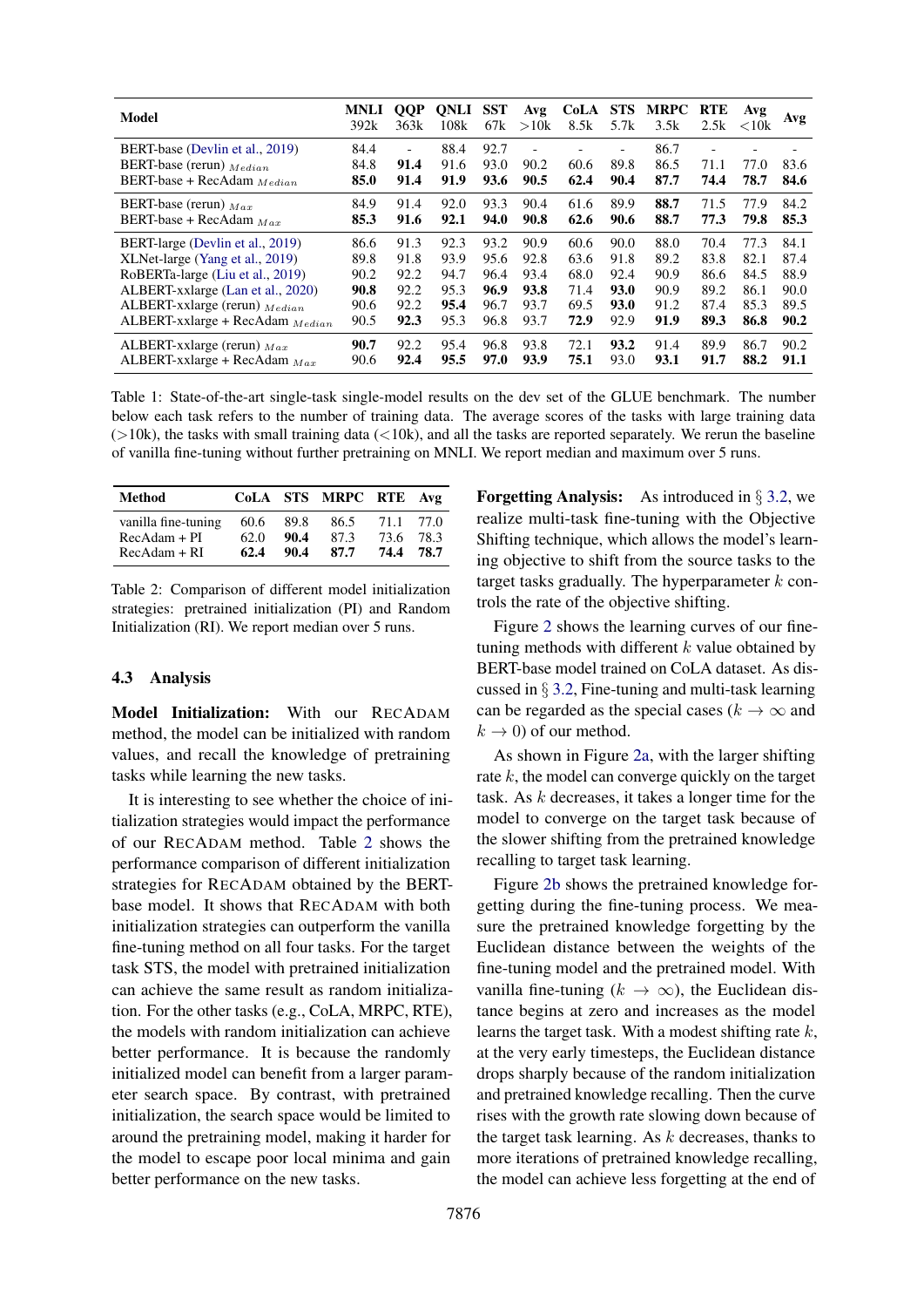<span id="page-7-1"></span><span id="page-7-0"></span>

Figure 2: Learning curves obtained by BERT-base model trained with different objective shifting rate k on CoLA.

the fine-tuning.

Overall, our methods provide a bridge between fine-tuning and multi-task learning. With smaller  $k$ , the model achieves less knowledge forgetting from the source tasks but risks not converging completely on the target task. With a good balance between the pretrained knowledge recalling and new task learning, our methods can consistently outperform the vanilla fine-tuning by not only converging on target tasks but also less forgetting from source tasks.

# 5 Related Works

Catastrophic forgetting has been observed as a great challenge issue in sequential transfer learning, especially in the continuous learning paradigm [\(McCloskey and Cohen,](#page-9-2) [1989;](#page-9-2) [French,](#page-8-9) [1999;](#page-8-9) [Good](#page-8-10)[fellow et al.,](#page-8-10) [2013;](#page-8-10) [De Lange et al.,](#page-8-11) [2019\)](#page-8-11). Many methods have been proposed to avoid catastrophic forgetting [\(Kirkpatrick et al.,](#page-9-3) [2017;](#page-9-3) [Li and Hoiem,](#page-9-17) [2017;](#page-9-17) [Rebuffi et al.,](#page-10-15) [2017;](#page-10-15) [Mallya and Lazebnik,](#page-9-18) [2018\)](#page-9-18). We focus on regularization-based methods [\(Kirkpatrick et al.,](#page-9-3) [2017;](#page-9-3) [Li and Hoiem,](#page-9-17) [2017\)](#page-9-17) which recall the previous knowledge with an regularization term, because they don't require the storage of the pretraining data, and are flexible on the new tasks. Regularization-based methods can be further divided into data-focused and prior-focused methods. Data-focused methods regularize the new task learning by knowledge distillation from the pretrained model [\(Hinton et al.,](#page-8-12) [2015;](#page-8-12) [Li and](#page-9-17) [Hoiem,](#page-9-17) [2017;](#page-9-17) [Zhang et al.,](#page-10-16) [2020a\)](#page-10-16). Prior-focused methods regard the distribution of the pretrained parameters as prior when learning the new task [\(Kirk](#page-9-3)[patrick et al.,](#page-9-3) [2017;](#page-9-3) [Zenke et al.,](#page-10-17) [2017;](#page-10-17) [Xuhong](#page-10-18) [et al.,](#page-10-18) [2018;](#page-10-18) [Aljundi et al.,](#page-8-13) [2018\)](#page-8-13). We adopted the

<span id="page-7-2"></span>idea of prior-focused methods because they enable the model to learn more general knowledge from the pretrained parameters more efficiently. While the prior-focused methods, such as EWC [\(Kirk](#page-9-3)[patrick et al.,](#page-9-3) [2017\)](#page-9-3) and its variants [\(Schwarz et al.,](#page-10-19) [2018;](#page-10-19) [Liu et al.,](#page-9-19) [2018\)](#page-9-19), don't directly access to the pretraining data, they need some pretraining knowledge which is not available in our setting. Therefore, we further approximate to a quadratic penalty which is independent with the pretraining data given the pretrained parameters.

Catastrophic forgetting in NLP has raised increased attention recently [\(Mou et al.,](#page-9-20) [2016;](#page-9-20) [Arora](#page-8-14) [et al.,](#page-8-14) [2019;](#page-8-14) [Chronopoulou et al.,](#page-8-15) [2019\)](#page-8-15). Many approaches have been proposed to overcome the forgetting problem in various domains, such as machine translation [\(Miceli-Barone et al.,](#page-9-21) [2017;](#page-9-21) [Thompson et al.,](#page-10-5) [2019\)](#page-10-5) and reading comprehension [\(Xu et al.,](#page-10-6) [2019\)](#page-10-6). As sequential transfer learning widely used for NLP tasks [\(Howard and Ruder,](#page-9-4) [2018;](#page-9-4) [Devlin et al.,](#page-8-0) [2019;](#page-8-0) [Liu et al.,](#page-9-14) [2019;](#page-9-14) [Lan](#page-9-1) [et al.,](#page-9-1) [2020\)](#page-9-1), previous works explore many finetuning tricks to reduce catastrophic forgetting for adaptation of the deep pretrained LMs [\(Howard and](#page-9-4) [Ruder,](#page-9-4) [2018;](#page-9-4) [Sun et al.,](#page-10-20) [2019;](#page-10-20) [Zhang et al.,](#page-10-21) [2019;](#page-10-21) [Chen et al.,](#page-8-16) [2019;](#page-8-16) [Jiang et al.,](#page-9-16) [2019;](#page-9-16) [Lee et al.,](#page-9-5) [2020\)](#page-9-5). In this paper, we bring the idea of multi-task learning which can inherently avoid catastrophic forgetting, and achieve consistent improvement with the proposed RECADAM optimizer.

# 6 Conclusion

In this paper, we propose to tackle the catastrophic forgetting in transferring deep pretrained language models by bridging two transfer learning paradigms: sequential fine-tuning and multi-task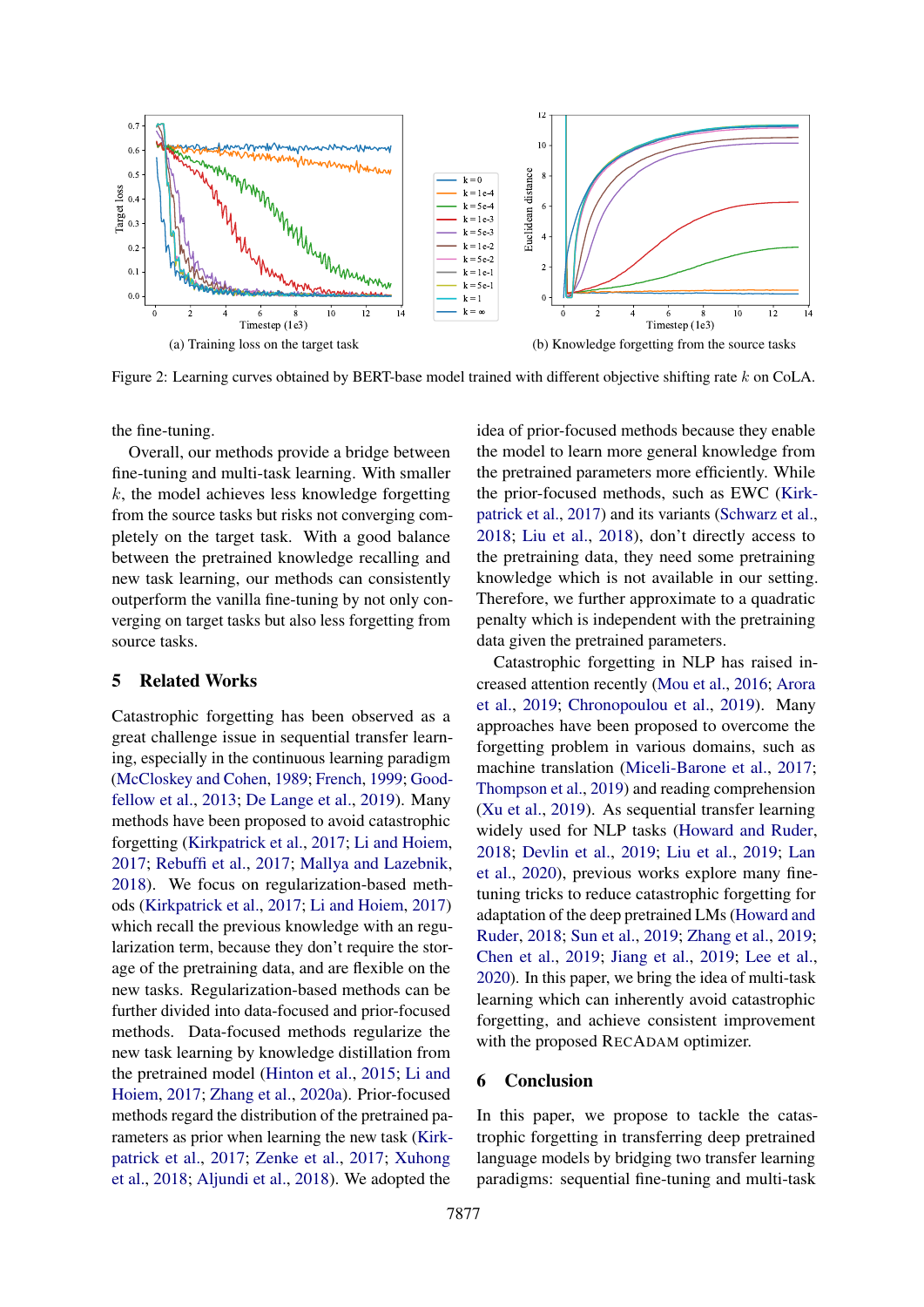learning. To cope with the absence of pretraining data during the joint learning of the pretraining task, we introduce a Pretraining Simulation mechanism to learn the pretraining task without data. Then we introduce the Objective Shifting mechanism to better balance the learning of the pretraining and downstream tasks. Experiments demonstrate the superiority of our method in transferring deep pretrained language models, and we provide the open-source RECADAM optimizer by integrating the proposed mechanisms into Adam optimizer to facilitate better usage of deep pretrained language models.

# Acknowledgements

We are grateful for the helpful comments and suggestions from the anonymous reviewers. This work was supported by the National Natural Science Foundation of China (NSFC) via grant 61976072, 61632011 and 61772153.

#### **References**

- <span id="page-8-13"></span>Rahaf Aljundi, Francesca Babiloni, Mohamed Elhoseiny, Marcus Rohrbach, and Tinne Tuytelaars. 2018. Memory aware synapses: Learning what (not) to forget. In *Proceedings of the European Conference on Computer Vision*, pages 139–154.
- <span id="page-8-14"></span>Gaurav Arora, Afshin Rahimi, and Timothy Baldwin. 2019. Does an lstm forget more than a cnn? an empirical study of catastrophic forgetting in nlp. In *Proceedings of the Australasian Language Technology Association*, pages 77–86.
- <span id="page-8-6"></span>Roy Bar Haim, Ido Dagan, Bill Dolan, Lisa Ferro, Danilo Giampiccolo, Bernardo Magnini, and Idan Szpektor. 2006. The second PASCAL recognising textual entailment challenge. *Proceedings of the Second PASCAL Challenges Workshop on Recognising Textual Entailment*.
- <span id="page-8-8"></span>Luisa Bentivogli, Ido Dagan, Hoa Trang Dang, Danilo Giampiccolo, and Bernardo Magnini. 2009. The fifth PASCAL recognizing textual entailment challenge. In *Proceedings of Text Analysis Conference*.
- <span id="page-8-2"></span>Samuel Bowman, Luke Vilnis, Oriol Vinyals, Andrew Dai, Rafal Jozefowicz, and Samy Bengio. 2016. Generating sentences from a continuous space. In *Proceedings of The SIGNLL Conference on Computational Natural Language Learning*, pages 10–21.
- <span id="page-8-1"></span>Rich Caruana. 1997. Multitask learning. *Machine learning*, 28(1):41–75.
- <span id="page-8-4"></span>Daniel Cer, Mona Diab, Eneko Agirre, Inigo Lopez-Gazpio, and Lucia Specia. 2017. [Semeval-2017](https://doi.org/10.18653/v1/S17-2001) [task 1: Semantic textual similarity multilingual and](https://doi.org/10.18653/v1/S17-2001)

[crosslingual focused evaluation.](https://doi.org/10.18653/v1/S17-2001) In *Proceedings of the International Workshop on Semantic Evaluation*, pages 1–14. Association for Computational Linguistics.

- <span id="page-8-16"></span>Xinyang Chen, Sinan Wang, Bo Fu, Mingsheng Long, and Jianmin Wang. 2019. Catastrophic forgetting meets negative transfer: Batch spectral shrinkage for safe transfer learning. In *Proceedings of the Advances in Neural Information Processing Systems*, pages 1906–1916.
- <span id="page-8-15"></span>Alexandra Chronopoulou, Christos Baziotis, and Alexandros Potamianos. 2019. An embarrassingly simple approach for transfer learning from pretrained language models. In *Proceedings of the North American Chapter of the Association for Computational Linguistics*, pages 2089–2095.
- <span id="page-8-5"></span>Ido Dagan, Oren Glickman, and Bernardo Magnini. 2006. The PASCAL recognising textual entailment challenge. In *Machine Learning Challenges. Evaluating Predictive Uncertainty, Visual Object Classification, and Recognising Tectual Entailment*, pages 177–190. Springer.
- <span id="page-8-11"></span>Matthias De Lange, Rahaf Aljundi, Marc Masana, Sarah Parisot, Xu Jia, Ales Leonardis, Gregory Slabaugh, and Tinne Tuytelaars. 2019. Continual learning: A comparative study on how to defy forgetting in classification tasks. *arXiv preprint arXiv:1909.08383*.
- <span id="page-8-0"></span>Jacob Devlin, Ming-Wei Chang, Kenton Lee, and Kristina Toutanova. 2019. BERT: pre-training of deep bidirectional transformers for language understanding. In *Proceedings of the North American Chapter of the Association for Computational Linguistics*, pages 4171–4186. Association for Computational Linguistics.
- <span id="page-8-3"></span>William B Dolan and Chris Brockett. 2005. Automatically constructing a corpus of sentential paraphrases. In *Proceedings of the International Workshop on Paraphrasing*.
- <span id="page-8-9"></span>Robert M. French. 1999. [Catastrophic forgetting in](https://doi.org/https://doi.org/10.1016/S1364-6613(99)01294-2) [connectionist networks.](https://doi.org/https://doi.org/10.1016/S1364-6613(99)01294-2) *Trends in Cognitive Sciences*, 3(4):128 – 135.
- <span id="page-8-7"></span>Danilo Giampiccolo, Bernardo Magnini, Ido Dagan, and Bill Dolan. 2007. The third PASCAL recognizing textual entailment challenge. In *Proceedings of the ACL-PASCAL workshop on textual entailment and paraphrasing*, pages 1–9. Association for Computational Linguistics.
- <span id="page-8-10"></span>Ian J Goodfellow, Mehdi Mirza, Da Xiao, Aaron Courville, and Yoshua Bengio. 2013. An empirical investigation of catastrophic forgetting in gradient-based neural networks. *arXiv preprint arXiv:1312.6211*.
- <span id="page-8-12"></span>Geoffrey Hinton, Oriol Vinyals, and Jeff Dean. 2015. Distilling the knowledge in a neural network. *arXiv preprint arXiv:1503.02531*.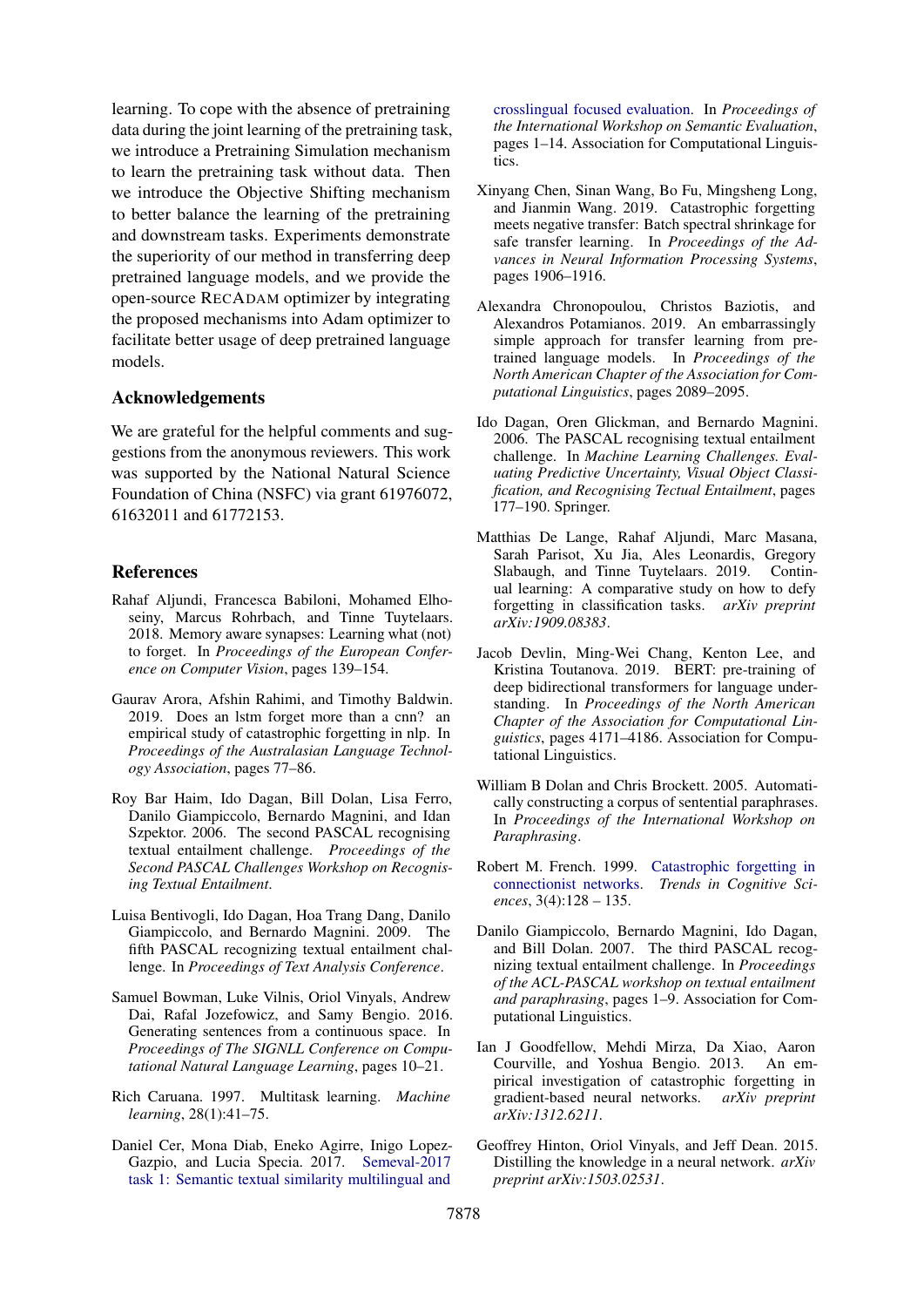- <span id="page-9-4"></span>Jeremy Howard and Sebastian Ruder. 2018. Universal language model fine-tuning for text classification. In *Proceedings of the Association for Computational Linguistics*, pages 328–339.
- <span id="page-9-8"></span>Ferenc Huszár. 2017. On quadratic penalties in elastic weight consolidation. *arXiv preprint arXiv:1712.03847*.
- <span id="page-9-16"></span>Haoming Jiang, Pengcheng He, Weizhu Chen, Xiaodong Liu, Jianfeng Gao, and Tuo Zhao. 2019. Smart: Robust and efficient fine-tuning for pretrained natural language models through principled regularized optimization. *arXiv preprint arXiv:1911.03437*.
- <span id="page-9-6"></span>Diederik P. Kingma and Jimmy Ba. 2015. Adam: A method for stochastic optimization. In *Proceedings of the International Conference on Learning Representations*.
- <span id="page-9-11"></span>Eliyahu Kiperwasser and Miguel Ballesteros. 2018. Scheduled multi-task learning: From syntax to translation. *Transactions of the Association for Computational Linguistics*, 6:225–240.
- <span id="page-9-3"></span>James Kirkpatrick, Razvan Pascanu, Neil Rabinowitz, Joel Veness, Guillaume Desjardins, Andrei A Rusu, Kieran Milan, John Quan, Tiago Ramalho, Agnieszka Grabska-Barwinska, et al. 2017. Overcoming catastrophic forgetting in neural networks. *Proceedings of the National Academy of Sciences*, 114(13):3521–3526.
- <span id="page-9-1"></span>Zhenzhong Lan, Mingda Chen, Sebastian Goodman, Kevin Gimpel, Piyush Sharma, and Radu Soricut. 2020. Albert: A lite bert for self-supervised learning of language representations. In *Proceedings of the International Conference on Learning Representations*.
- <span id="page-9-5"></span>Cheolhyoung Lee, Kyunghyun Cho, and Wanmo Kang. 2020. Mixout: Effective regularization to finetune large-scale pretrained language models. In *Proceedings of the International Conference on Learning Representations*. OpenReview.net.
- <span id="page-9-13"></span>Hector J Levesque, Ernest Davis, and Leora Morgenstern. 2011. The Winograd schema challenge. In *Proceedings of the Association for the Advancement of Artificial Intelligence Spring Symposium*, page 47.
- <span id="page-9-17"></span>Zhizhong Li and Derek Hoiem. 2017. Learning without forgetting. *IEEE Transactions on Pattern Analysis and Machine Intelligence*, 40(12):2935–2947.
- <span id="page-9-19"></span>Xialei Liu, Marc Masana, Luis Herranz, Joost Van de Weijer, Antonio M Lopez, and Andrew D Bagdanov. 2018. Rotate your networks: Better weight consolidation and less catastrophic forgetting. In *Proceedings of the International Conference on Pattern Recognition*, pages 2262–2268. IEEE.
- <span id="page-9-14"></span>Yinhan Liu, Myle Ott, Naman Goyal, Jingfei Du, Mandar Joshi, Danqi Chen, Omer Levy, Mike Lewis, Luke Zettlemoyer, and Veselin Stoyanov. 2019.

Roberta: A robustly optimized bert pretraining approach. *arXiv preprint arXiv:1907.11692*.

- <span id="page-9-12"></span>Ilya Loshchilov and Frank Hutter. 2019. Decoupled weight decay regularization. In *Proceedings of the International Conference on Learning Representations*. OpenReview.net.
- <span id="page-9-9"></span>David JC MacKay. 2003. *Information theory, inference and learning algorithms*. Cambridge university press.
- <span id="page-9-18"></span>Arun Mallya and Svetlana Lazebnik. 2018. Packnet: Adding multiple tasks to a single network by iterative pruning. In *Proceedings of the IEEE Conference on Computer Vision and Pattern Recognition*, pages 7765–7773.
- <span id="page-9-10"></span>James Martens. 2014. New insights and perspectives on the natural gradient method. *arXiv preprint arXiv:1412.1193*.
- <span id="page-9-2"></span>Michael McCloskey and Neal J Cohen. 1989. Catastrophic interference in connectionist networks: The sequential learning problem. In *Psychology of Learning and Motivation*, volume 24, pages 109– 165. Elsevier.
- <span id="page-9-21"></span>Antonio Valerio Miceli-Barone, Barry Haddow, Ulrich Germann, and Rico Sennrich. 2017. Regularization techniques for fine-tuning in neural machine translation. In *Proceedings of the Empirical Methods in Natural Language Processing*, pages 1489–1494.
- <span id="page-9-15"></span>Marius Mosbach, Maksym Andriushchenko, and Dietrich Klakow. 2020. On the stability of fine-tuning bert: Misconceptions, explanations, and strong baselines. *arXiv preprint arXiv:2006.04884*.
- <span id="page-9-20"></span>Lili Mou, Zhao Meng, Rui Yan, Ge Li, Yan Xu, Lu Zhang, and Zhi Jin. 2016. How transferable are neural networks in nlp applications? In *Proceedings of the Empirical Methods in Natural Language Processing*, pages 479–489.
- <span id="page-9-7"></span>Adam Paszke, Sam Gross, Francisco Massa, Adam Lerer, James Bradbury, Gregory Chanan, Trevor Killeen, Zeming Lin, Natalia Gimelshein, Luca Antiga, Alban Desmaison, Andreas Kopf, Edward Yang, Zachary DeVito, Martin Raison, Alykhan Tejani, Sasank Chilamkurthy, Benoit Steiner, Lu Fang, Junjie Bai, and Soumith Chintala. 2019. Pytorch: An imperative style, high-performance deep learning library. In *Proceedings of the Advances in Neural Information Processing Systems*, pages 8024– 8035. Curran Associates, Inc.
- <span id="page-9-0"></span>Matthew Peters, Mark Neumann, Mohit Iyyer, Matt Gardner, Christopher Clark, Kenton Lee, and Luke Zettlemoyer. 2018. Deep contextualized word representations. In *Proceedings of the North American Chapter of the Association for Computational Linguistics*, pages 2227–2237.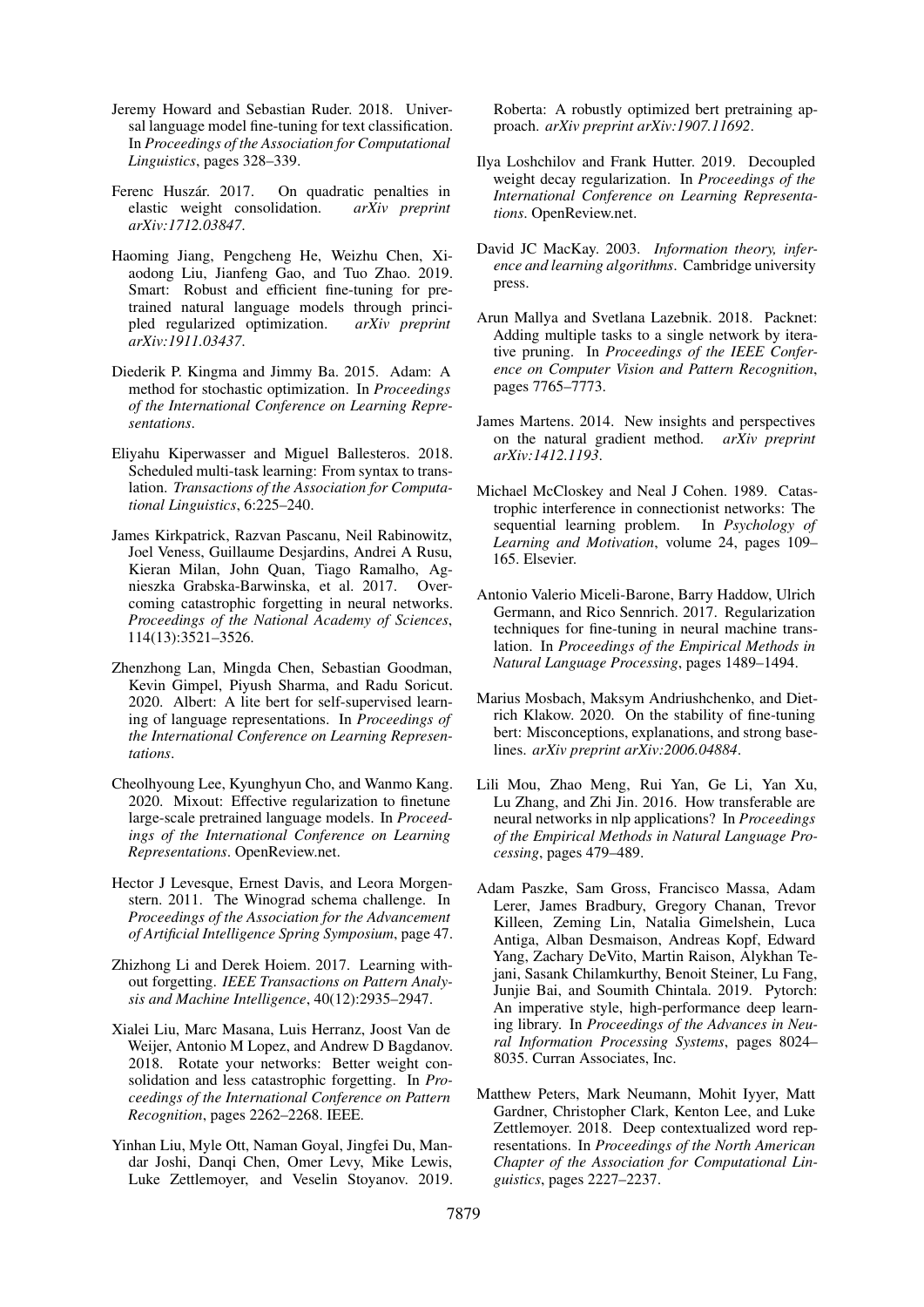- <span id="page-10-2"></span>Matthew E. Peters, Sebastian Ruder, and Noah A. Smith. 2019. [To tune or not to tune? adapting pre](https://doi.org/10.18653/v1/w19-4302)[trained representations to diverse tasks.](https://doi.org/10.18653/v1/w19-4302) In *Proceedings of the Workshop on Representation Learning for NLP*, pages 7–14. Association for Computational Linguistics.
- <span id="page-10-1"></span>Jason Phang, Thibault Févry, and Samuel R Bowman. 2018. Sentence encoders on stilts: Supplementary training on intermediate labeled-data tasks. *arXiv preprint arXiv:1811.01088*.
- <span id="page-10-12"></span>Pranav Rajpurkar, Jian Zhang, Konstantin Lopyrev, and Percy Liang. 2016. SQuAD: 100,000+ questions for machine comprehension of text. In *Proceedings of the Empirical Methods in Natural Language Processing*, pages 2383–2392. Association for Computational Linguistics.
- <span id="page-10-15"></span>Sylvestre-Alvise Rebuffi, Alexander Kolesnikov, Georg Sperl, and Christoph H Lampert. 2017. icarl: Incremental classifier and representation learning. In *Proceedings of the IEEE conference on Computer Vision and Pattern Recognition*, pages 2001–2010.
- <span id="page-10-4"></span>João Ribeiro, Francisco Melo, and João Dias. 2019. Multi-task learning and catastrophic forgetting in continual reinforcement learning. *EPiC Series in Computing*, 65:163–175.
- <span id="page-10-7"></span>Sebastian Ruder. 2017. An overview of multi-task learning in deep neural networks. *arXiv preprint arXiv:1706.05098*.
- <span id="page-10-0"></span>Sebastian Ruder. 2019. *Neural transfer learning for natural language processing*. Ph.D. thesis, NUI Galway.
- <span id="page-10-19"></span>Jonathan Schwarz, Wojciech Czarnecki, Jelena Luketina, Agnieszka Grabska-Barwinska, Yee Whye Teh, Razvan Pascanu, and Raia Hadsell. 2018. Progress & compress: A scalable framework for continual learning. In *Proceedings of the International Conference on Machine Learning*, pages 4535–4544. PMLR.
- <span id="page-10-10"></span>Richard Socher, Alex Perelygin, Jean Wu, Jason Chuang, Christopher D Manning, Andrew Ng, and Christopher Potts. 2013. Recursive deep models for semantic compositionality over a sentiment treebank. In *Proceedings of the Empirical Methods in Natural Language Processing*, pages 1631–1642.
- <span id="page-10-20"></span>Chi Sun, Xipeng Qiu, Yige Xu, and Xuanjing Huang. 2019. How to fine-tune bert for text classification? In *Proceedings of the China National Conference on Chinese Computational Linguistics*, pages 194–206. Springer.
- <span id="page-10-5"></span>Brian Thompson, Jeremy Gwinnup, Huda Khayrallah, Kevin Duh, and Philipp Koehn. 2019. Overcoming catastrophic forgetting during domain adaptation of neural machine translation. In *Proceedings of the North American Chapter of the Association for Computational Linguistics*, pages 2062–2068.
- <span id="page-10-8"></span>Alex Wang, Amanpreet Singh, Julian Michael, Felix Hill, Omer Levy, and Samuel R. Bowman. 2019. GLUE: A multi-task benchmark and analysis platform for natural language understanding. In *Proceedings of the International Conference on Learning Representations*. OpenReview.net.
- <span id="page-10-9"></span>Alex Warstadt, Amanpreet Singh, and Samuel R. Bowman. 2018. Neural network acceptability judgments. *arXiv preprint 1805.12471*.
- <span id="page-10-11"></span>Adina Williams, Nikita Nangia, and Samuel R. Bowman. 2018. A broad-coverage challenge corpus for sentence understanding through inference. In *Proceedings of the North American Chapter of the Association for Computational Linguistics*.
- <span id="page-10-6"></span>Ying Xu, Xu Zhong, Antonio Jose Jimeno Yepes, and Jey Han Lau. 2019. Forget me not: Reducing catastrophic forgetting for domain adaptation in reading comprehension. *arXiv preprint arXiv:1911.00202*.
- <span id="page-10-3"></span>Jiabin Xue, Jiqing Han, Tieran Zheng, Xiang Gao, and Jiaxing Guo. 2019. A multi-task learning framework for overcoming the catastrophic forgetting in automatic speech recognition. *arXiv preprint arXiv:1904.08039*.
- <span id="page-10-18"></span>LI Xuhong, Yves Grandvalet, and Franck Davoine. 2018. Explicit inductive bias for transfer learning with convolutional networks. In *Proceedings of the International Conference on Machine Learning*, pages 2825–2834.
- <span id="page-10-13"></span>Zhilin Yang, Zihang Dai, Yiming Yang, Jaime Carbonell, Russ R Salakhutdinov, and Quoc V Le. 2019. Xlnet: Generalized autoregressive pretraining for language understanding. In *Proceedings of the Advances in Neural Information Processing Systems*, pages 5754–5764.
- <span id="page-10-17"></span>Friedemann Zenke, Ben Poole, and Surya Ganguli. 2017. Continual learning through synaptic intelligence. In *Proceedings of the International Conference on Machine Learning*, pages 3987–3995. JMLR. org.
- <span id="page-10-21"></span>Jeffrey O Zhang, Alexander Sax, Amir Zamir, Leonidas Guibas, and Jitendra Malik. 2019. Sidetuning: Network adaptation via additive side networks. *arXiv preprint arXiv:1912.13503*.
- <span id="page-10-16"></span>Junting Zhang, Jie Zhang, Shalini Ghosh, Dawei Li, Serafettin Tasci, Larry Heck, Heming Zhang, and C-C Jay Kuo. 2020a. Class-incremental learning via deep model consolidation. In *Proceedings of the IEEE Winter Conference on Applications of Computer Vision*, pages 1131–1140.
- <span id="page-10-14"></span>Tianyi Zhang, Felix Wu, Arzoo Katiyar, Kilian Q Weinberger, and Yoav Artzi. 2020b. Revisiting few-sample bert fine-tuning. *arXiv preprint arXiv:2006.05987*.